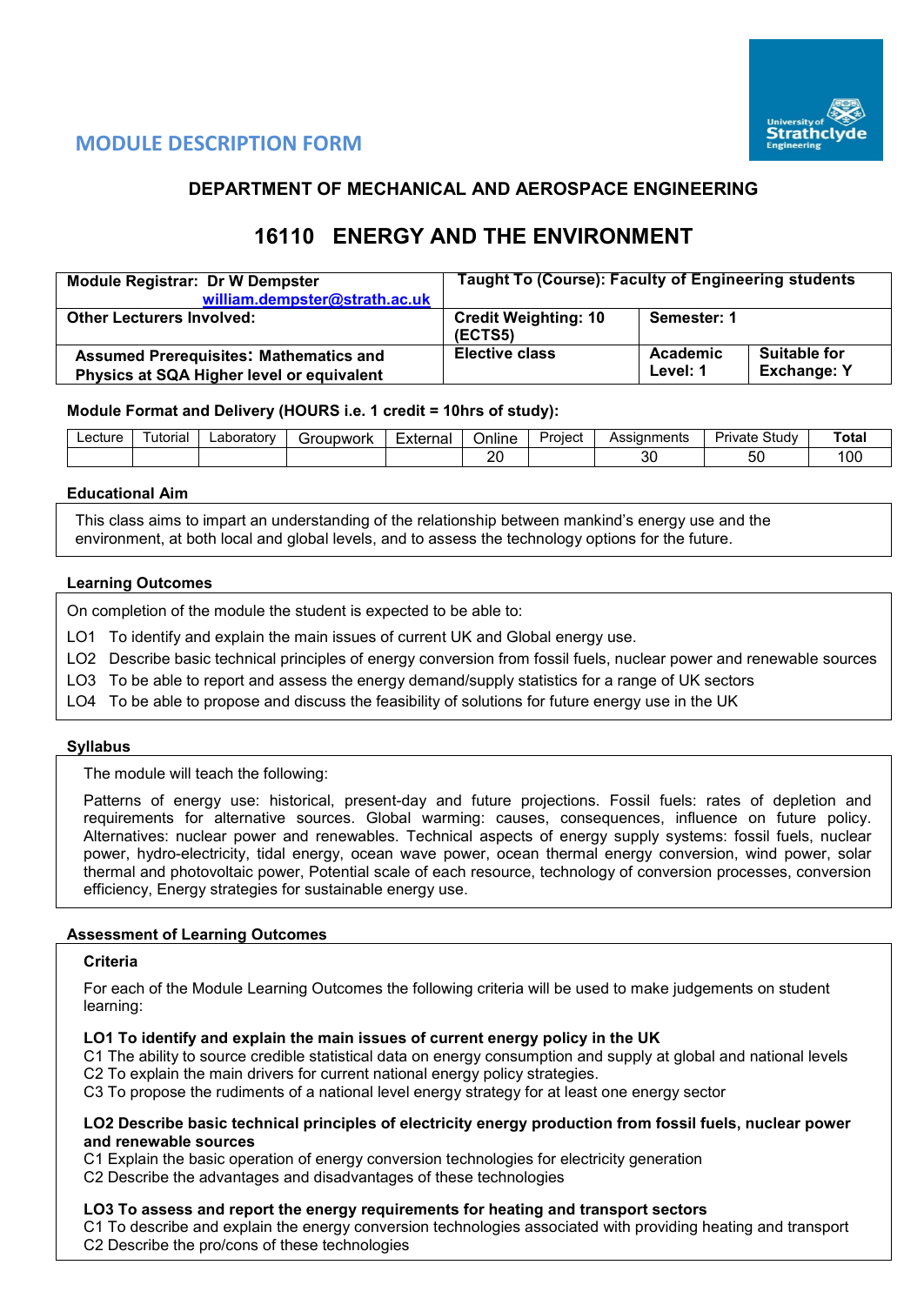## **LO4 To be able to propose and discuss the feasibility of national energy strategies for the UK**

C1 To identify a number of high level energy strategies for the UK

C2 To be able to assess the feasibility of high level energy strategies

The standards set for each criterion per Module Learning Outcome to achieve a pass grade are indicated on the assessment sheet for all assessment.

#### **Principles of Assessment and Feedback**

*(within Assessment and Feedback Policy at: <https://www.strath.ac.uk/professionalservices/staff/policies/academic/> )*

Formal, summative feedback will be provided by the return of examination marks to students after assessment in December note this will be an online quiz and immediate feedback will be provided

Written feedback on coursework which will be returned to students with written comments and if required additional feedback supported by additional one to one discussion.

Informal feedback will be provided at regular tutorial sessions primarily through verbal discussion with individuals or groups on tutorial exercises attempted.

#### **Assessment Method(s) Including Percentage Breakdown and Duration of Exams** *(individual weightings)*

|                      | <b>Examination</b>                      |          |           |        | <b>Coursework</b> |        | <b>Practical</b> | <b>Project</b> |           |  |
|----------------------|-----------------------------------------|----------|-----------|--------|-------------------|--------|------------------|----------------|-----------|--|
| Number               | Month(s)                                | Duration | Weighting | Number | Weighting         | Number | Weighting        | Number         | Weighting |  |
|                      | Dec<br>(closed book)<br>or online quiz) | 2 hours  | 50%       |        | 50%               |        |                  |                |           |  |
| * LO1, LO2, LO3, LO4 |                                         |          | * LO1.LO4 |        |                   |        |                  |                |           |  |

*\* L/Os: Indicate which Learning Outcomes (L01, L02, etc) are to be assessed by exam/coursework/project/practical as required.*

## **Coursework / Submissions deadlines (***academic weeks***):**

1 coursework issued week 6, submitted week 11

## **Resit Assessment Procedures:**

Submission of alternate ^^coursework (essay-based questions) prior to commencement of the August exam diet

**^^Students must contact the module Registrar for details as soon as results confirm that a resit is required.** 

#### **PLEASE NOTE:**

**Students need to gain a summative mark of 40% to pass the module. Students who fail the module at the first attempt will be re-assessed prior to the August diet. This re-assessment will consist entirely of submission of an essay-based coursework exercise. No marks from any previous attempts will be transferred to a new resit attempt.**

#### **Recommended Reading**

**\*\*\*Purchase recommended \*\*Highly recommended reading \*For reference**

Online access *Myplace* for class notes, tutorial and previous exam papers

#### *\*\*The Future of Energy* B Flowler, Elsevier ISBN: 978-0-12-01027-3

**\*\*Sustainable Energy- Without the hot air**,David McKay978-0954452933 (access free at

http:/www.withouthotair.com/)

#### **Additional Student Feedback**

*(Please specify details of when additional feedback will be provided)*

| Date                                            | Time             | Room No |
|-------------------------------------------------|------------------|---------|
| By student request only; Dr Dempster to arrange | Email to arrange | JW815e  |
| (additional feedback - on exam or homework -    |                  |         |
| will be provided on request).                   |                  |         |

Session: 2021/22

#### **Approved:**

**Course Director Signature: Dr E Henderson (SG)**

#### **Date of Last Modifications: September 3, 2021**